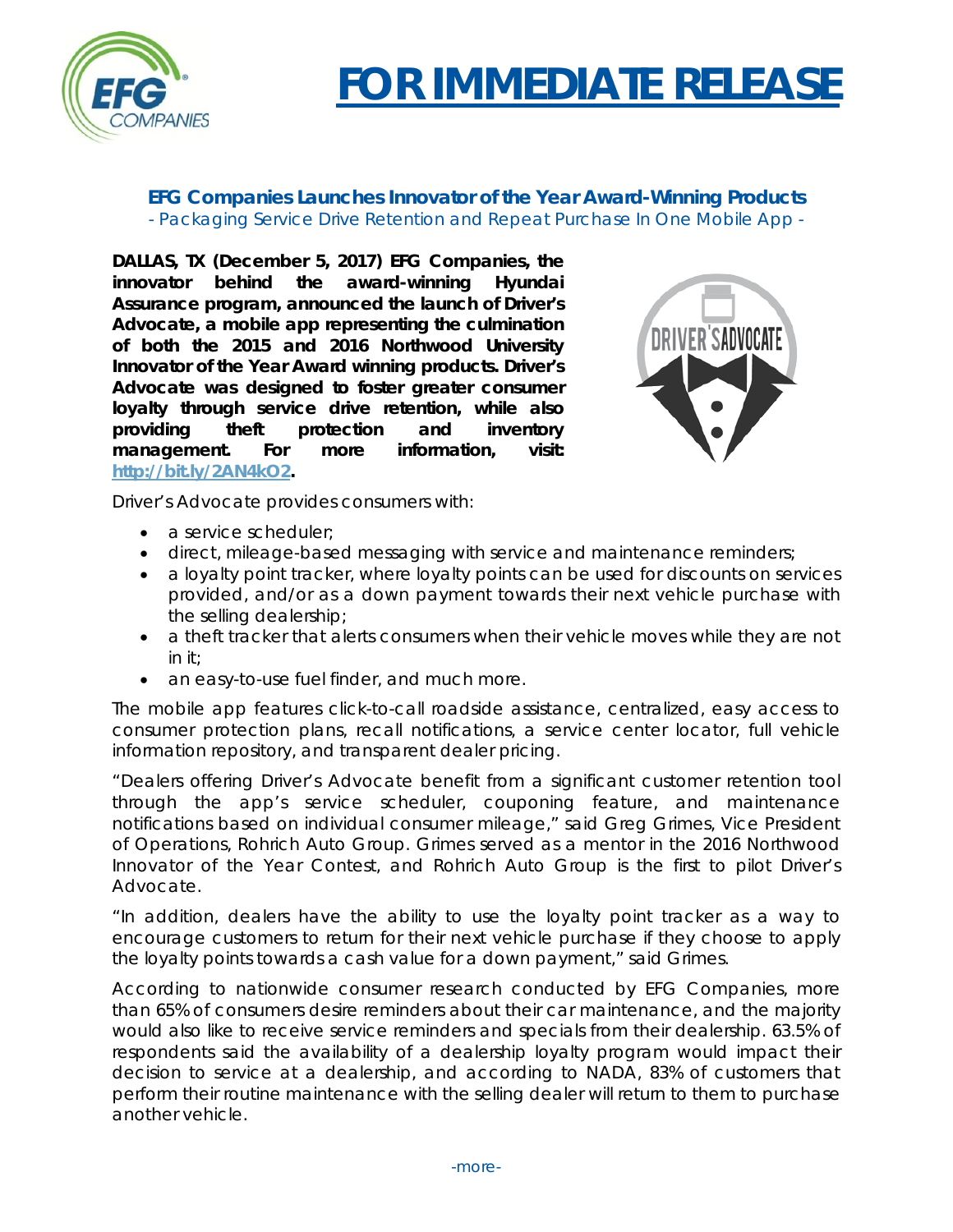"In today's retail automotive market, the finance and insurance office of a dealership has the unique opportunity to take on a different role in addressing two significant dealer priorities," said John Pappanastos, President and CEO, EFG Companies. "Through products like Driver's Advocate, dealers can create those one-on-one consumer relationships to address individual needs rather than taking the mass approach. In addition, these products have the potential to increase service drive volume and traffic, translating directly to repeat and referral business, which, as we all know, make up the lowest cost sales for the average dealer."

Of the top mobile app attributes that EFG's research showed consumers find most valuable, eight are available in the Driver's Advocate app: recall warnings, regular maintenance reminders, repair history, tire and wheel reminders, service interval reminders, contact information for warranties and roadside assistance, vehicle warranty or service contract details, and a service center locator. In a world where, as reported by COX Automotive, 70% of vehicle buyers never return to the dealership for maintenance, the mobile app will increase service drive retention by rewarding customers for their loyalty and keeping car maintenance top-of-mind.

By providing consumers with instant access to their vehicle information and their protection plans through Driver's Advocate, dealers also have the ability to enhance their customer service levels in the service drive. "Using the app, a customer can pull relevant product and vehicle information for the service manager to put into their system, increasing the efficiency of initiating and processing claims," said John Stephens, Executive Vice President, EFG Companies. "By streamlining claims processing in this way, dealers will be able to initiate work on the vehicle much faster, and get consumers back on the road, leading to a more satisfied consumer base."

Lastly, the theft tracking feature is obviously useful for consumers, but also dealers before the sale. "This opens several doors when it comes to inventory management," said Stephens. "Dealers can track their inventory in real time, access test drive history, and of course monitor for inventory theft."

According to a 2016 study by the Insurance Information Institute and the Federal Bureau of Investigation, vehicle theft is on the rise. 707,758 motor vehicles were reported stolen in the 2015, up 3.1 percent from 2014.

The Driver's Advocate mobile app is based on the winning products for the 2015 and 2016 F&I Innovator of the Year competitions at Northwood University. The winning concept from 2015 was originally designed by three Northwood undergraduate students to provide consumers with a convenient way to stay current on vehicle maintenance and prevent theft. The 2016 winning concept was designed to address Millennial and Generation Z concerns around financial security and deliver on dealership goals around customer retention.

According to a recent report by J.D. Power, Millennials will nearly replace Baby Boomers in the car market by the year 2020. Driver's Advocate addresses three concerns that are top of mind for this generation. Saddled with \$1.31 trillion in student loan debt, this generation is hyper aware of taking on more debt. Using the point tracker, Millennials have the ability to reduce or even eliminate their out-of-pocket expense in putting a down payment on their next vehicle. By monitoring the status through a simple app, consumers can receive updates when their vehicle moves while they are not in it, as well as stay on top of vehicle maintenance to preserve resale value.